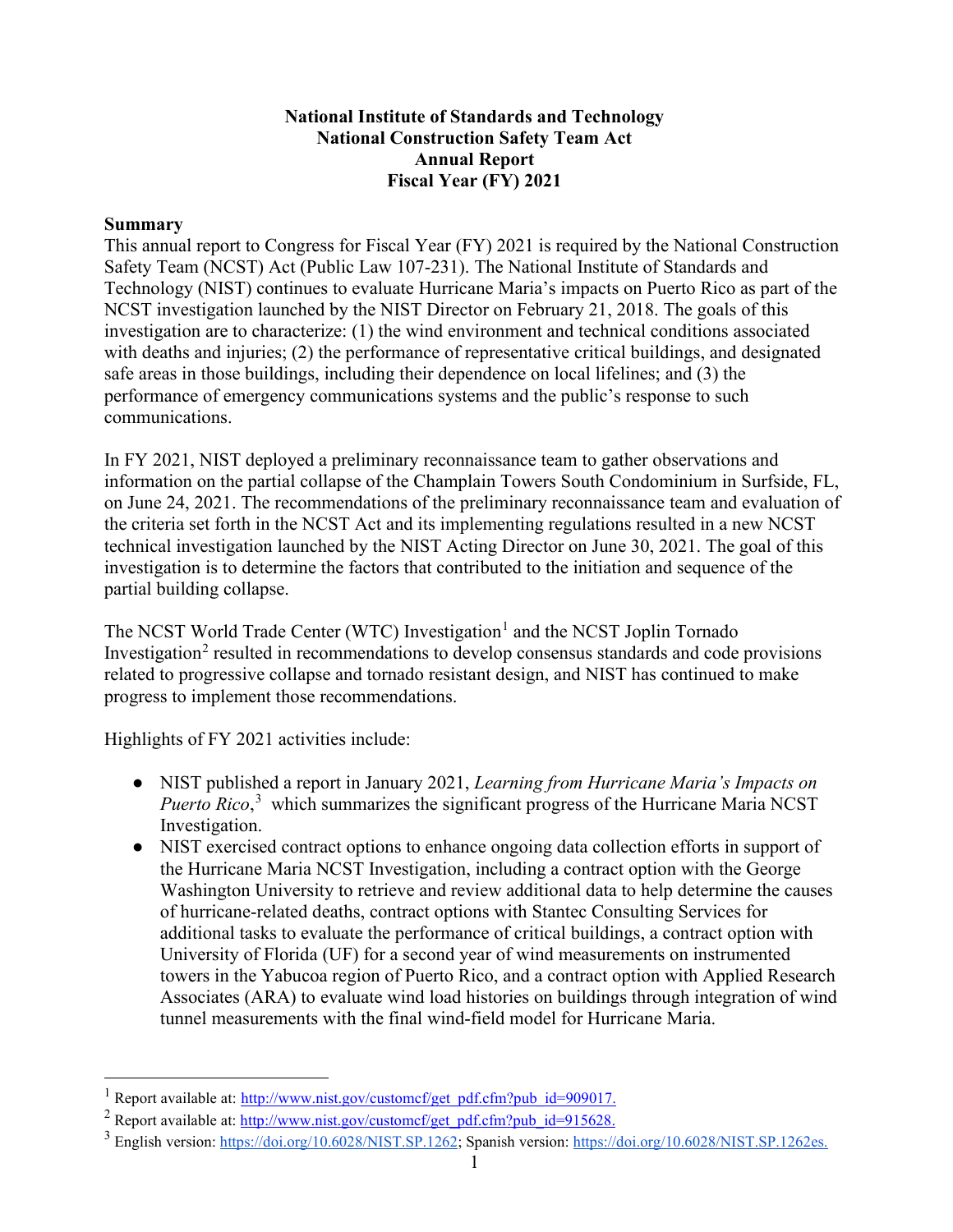- NIST established a National Construction Safety Team to investigate the partial collapse of the Champlain Towers South (CTS) Condominium in Surfside, FL, on June 24, 2021. The CTS Team includes eight members from NIST and six outside members, working on six specific projects.
- NIST staff led the effort to develop a new chapter on tornado loads for ASCE/SEI 7-22 Minimum Design Loads and Associated Criteria for Building and Other Structures, the national loading standard. This chapter, which incorporates the NIST tornado hazard maps and methodology for computing tornado design loads on buildings and other structures, was incorporated in the ASCE 7-22 Draft for Public Comment, published in June 2021. This addresses Recommendations #3, #5, and #6 from the NCST Joplin Tornado Investigation.
- NIST continued to work with the American Society of Civil Engineers (ASCE) Structural Engineering Institute (SEI) Standards Committee that is developing the new Tornado Wind Speed Estimation Standard, which directly addresses Recommendation #4 from the NCST Joplin Tornado Investigation.
- NIST supported the development of the next edition of the International Code Council (ICC) 500 Standard for Design and Construction of Storm Shelters, which was published in December 2020 and includes a large number of improvements for tornado shelter standards, and which directly addresses Recommendation #7a from the NCST Joplin Tornado Investigation.
- NIST contributed to the draft consensus ASCE/SEI standard for disproportionate collapse mitigation of building structures, which will be released for public comment soon, and which addresses Recommendation #1 from the WTC Investigation.

NIST presented the FY 2021 activities to the NCST Advisory Committee (NCSTAC or Committee) via web conference on June 10 - 11, 2021, and November 8, 2021. NIST briefed the NCSTAC on:

- NIST's response to the Committee's FY 2020 report to Congress;
- Progress of the NCST Investigation of Hurricane Maria's impacts on Puerto Rico, including completion of required reviews and approvals for data collection instruments and methods, completion of pilot testing for survey and interview instruments, establishment of data use agreements to support attribution of hurricane-related deaths, collection and review of documents to evaluate critical building performance, completion of wind tunnel tests of topographic models and building models to evaluate the effects of Puerto Rico's mountainous topography on wind loads, and completion of interviews with information providers to evaluate the role of emergency communications in the public's response to the hurricane;
- Related studies of Hurricane Maria under the National Windstorm Impact Reduction Program (NWIRP);
- The establishment of the CTS Team to investigate the partial collapse of the Champlain Towers South Condominium in Surfside, FL, including naming of CTS Team members, and announcement of projects focused on the building history, evidence preservation, remote-sensing and data visualization, materials science, geotechnical engineering, and structural engineering;
- Progress of NIST implementation of the NCST World Trade Center and Joplin Tornado Investigation recommendations;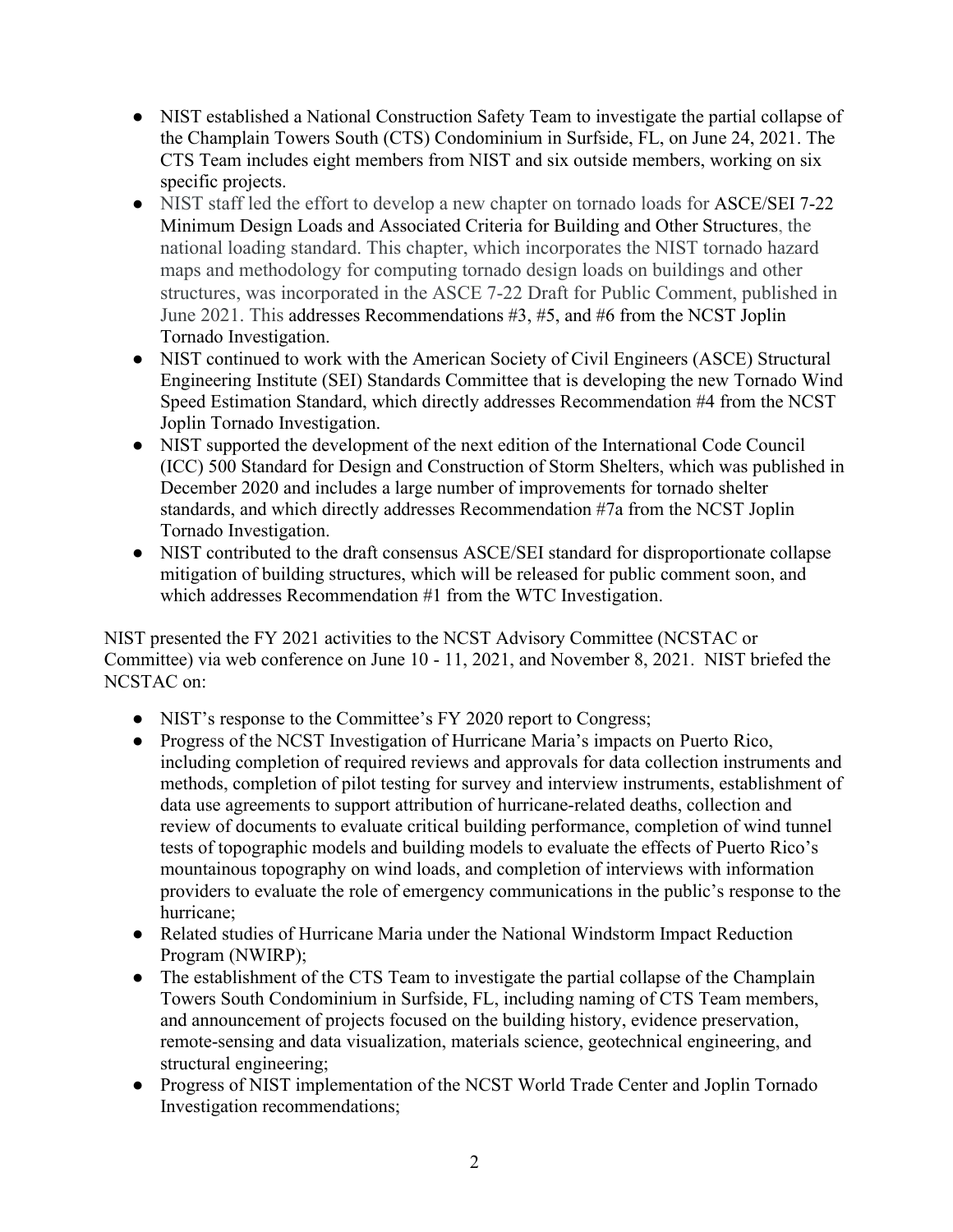- Disaster and failure events scored using the preliminary reconnaissance screening criteria; and
- Other NIST efforts, under the Disaster and Failure Studies Program, that enhance the readiness of National Construction Safety Teams .

The NCSTAC:

- complimented NIST on assembling a diverse team of highly qualified researchers in a range of critical areas including both engineering and social sciences, and for including local professionals in the Hurricane Maria NCST investigation;
- complimented NIST for their approach in securing and managing disaster-related data;
- suggested the consideration of alternative means for systematic data collection that can be implemented in a timely fashion that are not reliant upon face-to-face, in-person research methods;
- urged that NCST data collection efforts be coordinated with NWIRP researchers who are focused on the physical performance of wireless communication systems, as these systems are critical infrastructure for both response and recovery;
- suggested that NIST should be prepared for counterproposals to the current NIST proposal for tornado resistant design, which prescribes tornado wind speeds that are proportional to building size (due to the increased tornado strike probability for buildings with larger plan areas), in case this new approach is not accepted;
- encouraged NIST to continue to explore alternative strategies for the protection of life during tornadoes, especially the improvement of tornado shelter standards and public tornado sheltering strategies;
- recommended continued perseverance with obtaining and analyzing social media data for future research endeavors;
- emphasized the need to quickly collect and document time-sensitive data with future NCST activities, and suggested capitalizing on the current efforts by institutionalizing the procedures and capabilities deployed for the Hurricane Maria investigation, and looking to other entities (e.g., the National Transportation Safety Board) that may have developed protocols for quick response activities; and
- recommended to Congress that the NCST Act be revised to emphasize the important role NIST should play in investigations of failures of nonbuilding structures.

A summary of these meetings may be found on the NIST NCST website<sup>[4](#page-2-0)</sup> and in the FY 2020 Annual Report of the NCSTAC to Congress.<sup>[5](#page-2-1)</sup>

<span id="page-2-0"></span><sup>4</sup> NCSTAC meeting agendas, presentations, and summaries are available at:

[https://www.nist.gov/topics/disaster-failure-studies/national-construction-safety-team-ncst/advisory-committee](https://www.nist.gov/topics/disaster-failure-studies/national-construction-safety-team-ncst/advisory-committee-meetings)[meetings.](https://www.nist.gov/topics/disaster-failure-studies/national-construction-safety-team-ncst/advisory-committee-meetings)

<span id="page-2-1"></span><sup>&</sup>lt;sup>5</sup> FY 2020 NCSTAC Report to Congress available at: [https://www.nist.gov/topics/disaster-failure-studies/national](https://www.nist.gov/topics/disaster-failure-studies/national-construction-safety-team-ncst/advisory-committee)[construction-safety-team-ncst/advisory-committee.](https://www.nist.gov/topics/disaster-failure-studies/national-construction-safety-team-ncst/advisory-committee)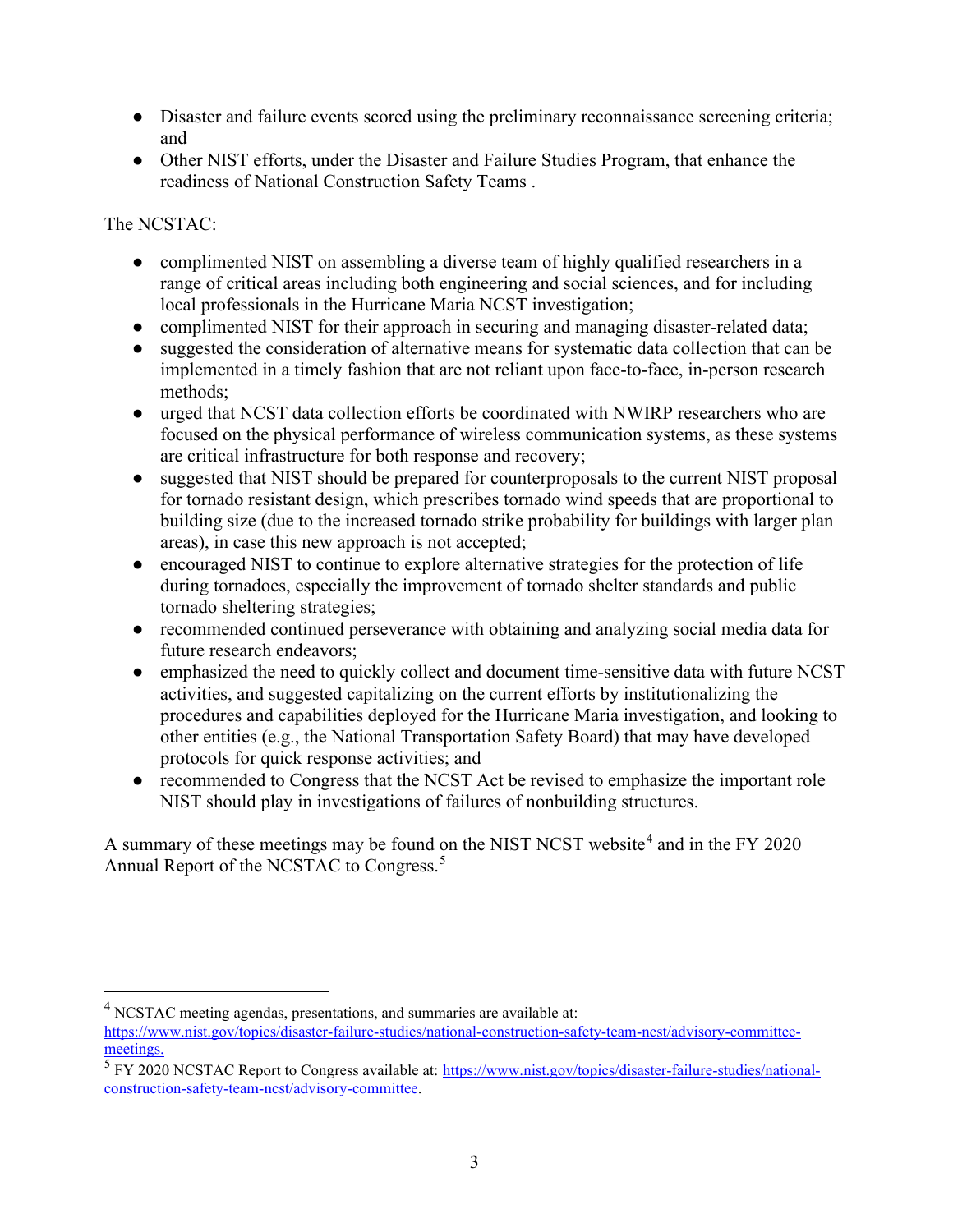# **Introduction**

In October 2002, the NCST Act was signed into law by President George W. Bush and authorized the Director of NIST to establish and deploy Teams to investigate events leading to failure of a building, or buildings, that resulted in substantial loss of life or that posed significant potential for substantial loss of life.

The purpose of these investigations is to improve the safety and structural integrity of buildings in the United States. A Team shall:

- 1. Establish the likely technical cause or causes of building failure;
- 2. Evaluate the technical aspects of evacuation and emergency response procedures;
- 3. Recommend, as necessary, specific improvements to building standards, codes, and practices based on the findings made pursuant to (1) and (2); and
- 4. Recommend any research and other appropriate actions needed to improve the structural safety of buildings, and improve the evacuation and emergency response procedures, based on the findings and recommendations of the investigation.

Under Section 10 of the NCST Act, NIST is to provide an annual report to the House Committee on Science, Space, and Technology, and to the Senate Committee on Commerce, Science, and Transportation each year. This report is to include:

- 1. A summary of the investigations conducted by Teams during the prior fiscal year;
- 2. A summary of recommendations made by the Teams in reports issued under Section 8 of the NCST Act during the prior fiscal year and a description of the extent to which those recommendations have been implemented; and
- 3. A description of the actions taken to improve building safety and structural integrity by NIST during the prior fiscal year in response to reports issued under Section 8 of the NCST Act.

This report summarizes NIST's activities under the NCST Act for FY 2021 as required by Section 10 of the Act.

## **1. Investigations Conducted Under the NCST Act during FY 2021**

## **a. Hurricane Maria**

On September 20, 2017, Hurricane Maria made landfall in Puerto Rico as a strong Category 4 storm, causing fatalities, injuries, and damage to buildings and infrastructure. The NIST Director established a Team (HM Team) under the NCST Act, based on an analysis of the event against the criteria in the NCST Act and its implementing regulations (15 C.F.R. Part 270), to conduct a technical investigation of the building performance and emergency response and evacuation during Hurricane Maria. The goals of the NCST Hurricane Maria Investigation are to characterize: (1) the wind environment and technical conditions associated with deaths and injuries; (2) the performance of representative critical buildings, and designated safe areas in those buildings, including their dependence on lifelines; and (3) the performance of emergency communications systems and the public's response to such communications.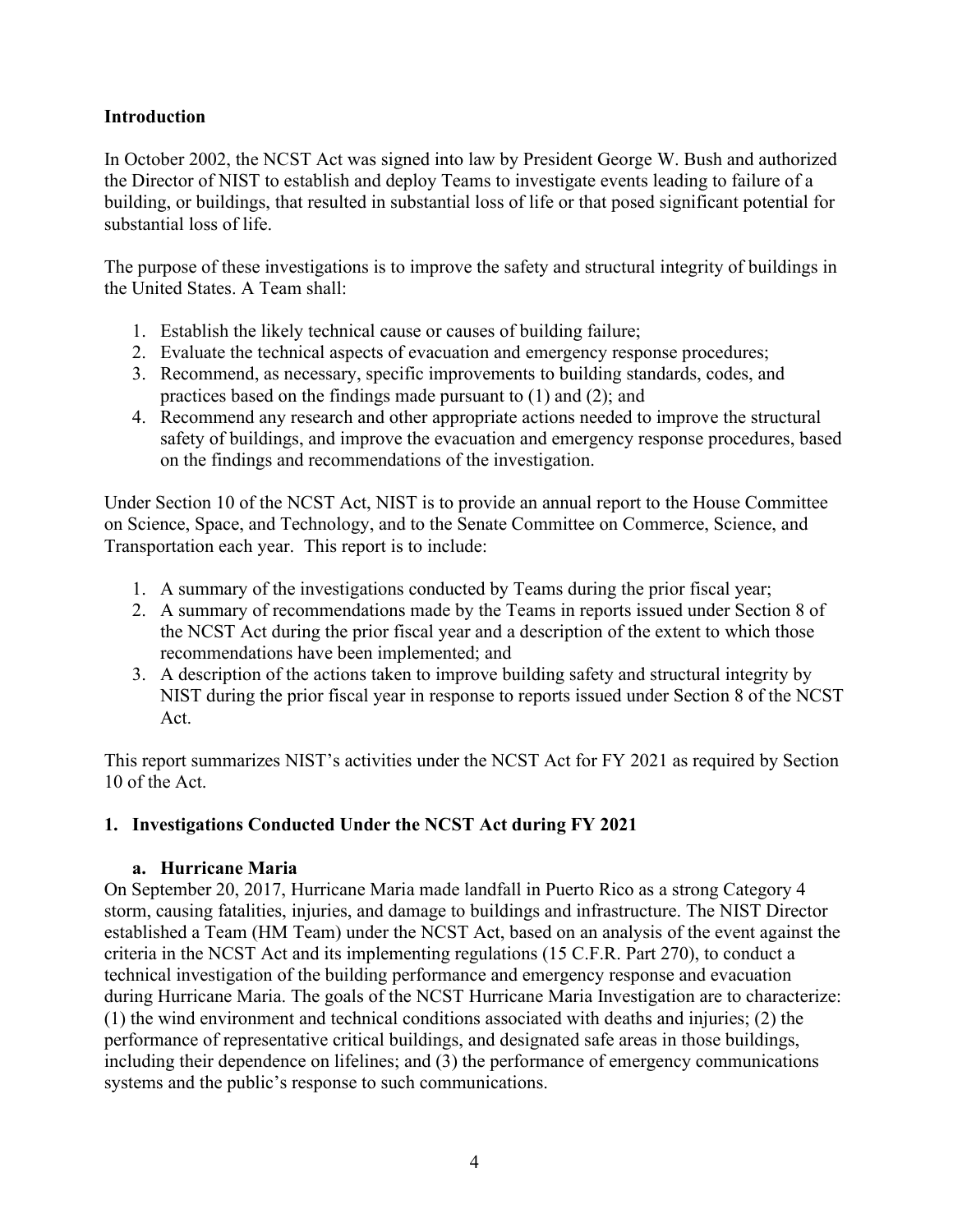The HM Team members continue to work on four projects related to the investigation, as described below:

#### (1) Hazard Characterization:

The objective of this project is to characterize the wind environment associated with Hurricane Maria's impact on Puerto Rico, including topographic effects, and to document other hazards associated with the hurricane, including storm surge, rainfall, flooding, and landslides in order to understand subsequent building failures. The investigative methods for this project include wind field modeling, wind tunnel testing, field measurements, and numerical simulation.

The wind field modeling is supported by a contract with ARA, awarded in February 2019, which includes the development of a time-dependent wind field model of Hurricane Maria's impact on Puerto Rico. In FY 2021, improvements to the hurricane modeling approach were completed to better adapt the model to strongly asymmetric wind fields and incomplete data, and procedures for automation and optimization of model fitting were demonstrated using observed data from several previous hurricanes, including Hurricanes Irma, Michael, and Dorian. The improved methodologies will enhance the final version of the wind field model for Hurricane Maria, which will also incorporate refined modeling of topographic effects based on wind tunnel and numerical results. In FY 2021, an optional task on the ARA contract was exercised for integration of the final wind field model with wind tunnel measurements from building models to evaluate time histories of wind loads on buildings during Hurricane Maria.

The wind tunnel testing and field measurement of winds is supported by a contract with UF, awarded in May 2019. In FY 2021, NIST and UF made significant progress in evaluating the effects of Puerto Rico's mountainous topography on winds. Model fabrication and wind tunnel testing was completed for 1:3100 scale topographic models of the Mayagüez and Yabucoa regions in Puerto Rico, and detailed flow field measurements were obtained using a Particle Image Velocimetry (PIV) measurement system. Improvements to the PIV system in FY 2021 enabled measurements of wind flow much closer to the model surface than was possible in initial testing (within 10 m above ground at full scale), providing important information on topographic speedup factors of relevance to building design. PIV flow measurements from the Mayagüez model were used to obtain required information on approach flow velocity profiles for wind tunnel testing of a selected hospital facility, as discussed below for the project on Performance of Critical Buildings. Wind tunnel testing was also completed for generic ridge and plateau models with both smooth and terraced surfaces, to provide data for validation of computational models and for evaluation of current standard provisions. PIV flow measurements were obtained for both the smooth and terraced models, and surface pressure measurements were also obtained for the smooth model.

Field measurements of topographic speedup effects are supported by WeatherFlow, a UF subcontractor. In FY 2021, meteorological measurement stations were installed on three cell towers in the Yabucoa region, incorporating upgraded data acquisition systems to enable recording of continuous, high-resolution wind velocity histories for both vertical and horizontal anemometers with a consistent sampling interval of three seconds. A contract option was also exercised to continue data collection for a second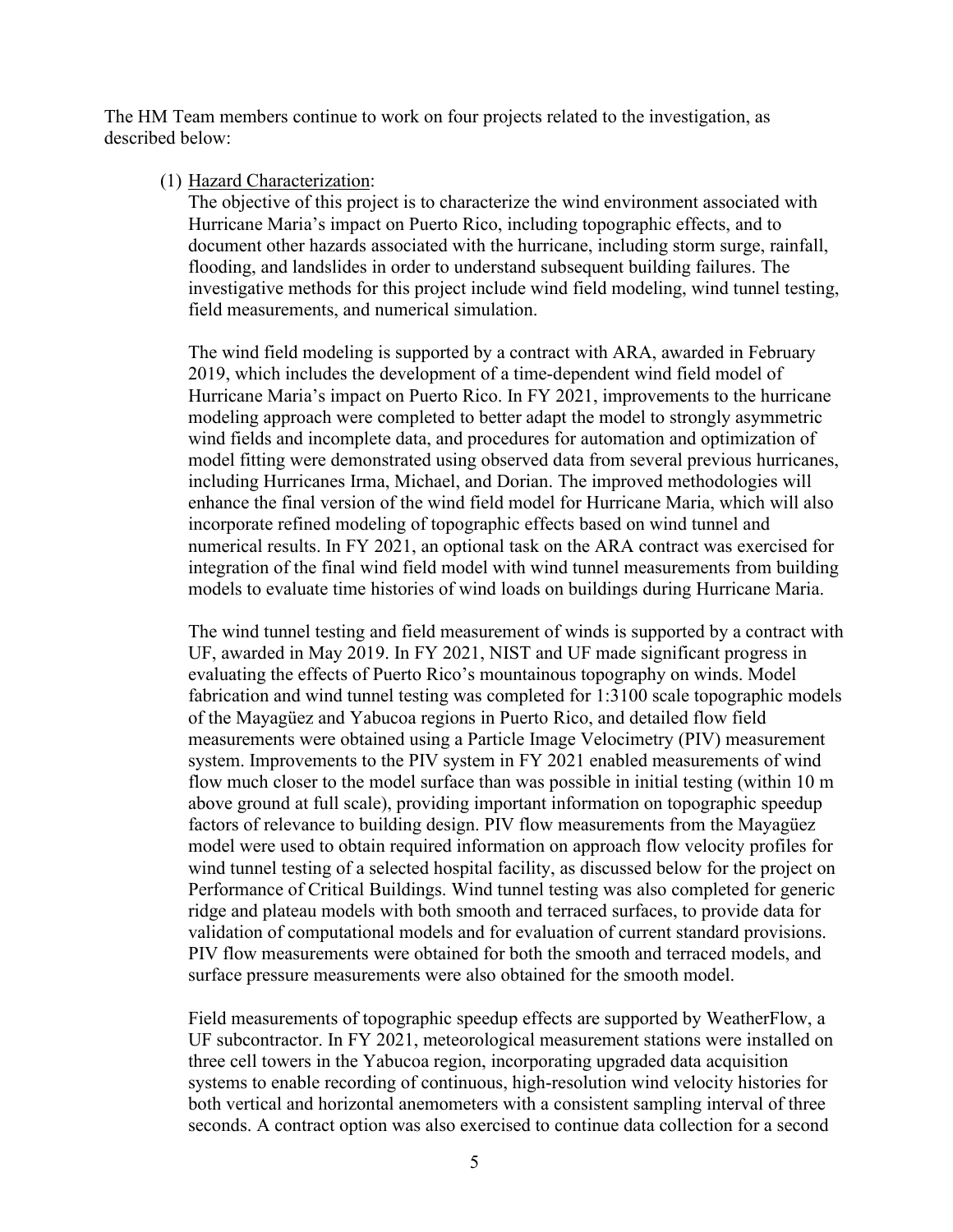year, and a new task was funded for onsite measurements of anemometer orientation to improve the accuracy and quantify the uncertainty in the wind direction measurements. A real-time feed of the measured data from these instrumented towers is now available to NIST and partnering agencies, including the National Weather Service in San Juan.

Complementary to the wind tunnel testing and field measurements, the HM Team has been developing Computational Fluid Dynamics (CFD) models to evaluate topographic effects on winds, including consideration of the effects of terrain surface roughness. In FY 2021, the HM Team developed a verification and validation procedure for estimating uncertainties in CFD simulation results and completed an uncertainty quantification analysis for CFD simulations of flow over the generic ridge and plateau models. The HM Team also developed and implemented a canopy model to capture the effect of tree cover on flow profiles, using satellite data to obtain required model parameters with their spatial variation, as well as a procedure for using Digital Elevation Model (DEM) data to generate CFD meshes for simulation of wind flow. Using this approach, a CFD model of the Mayagüez region was developed, and simulations of wind flow were performed, including initial comparisons with PIV measurements from wind tunnel testing.

To support documentation of other hazards associated with Hurricane Maria, the HM Team performed analysis of rainfall and flood data, including sub-daily comparisons of space-based and ground-based precipitation data for Hurricanes Irma and Maria and analysis of USGS stream gauge data. The HM Team also initiated a collaboration with Bristol University for flood modeling of Puerto Rico using rainfall observation inputs for Hurricane Maria based on NIST analyses.

#### (2) Performance of Critical Buildings:

The objective of this project is to characterize the performance of critical buildings in Hurricane Maria by evaluating damage and loss of function for representative hospitals, schools, and storm shelters with respect to the hazards they experienced and by evaluating the selection criteria and design requirements for storm shelters.

Support in evaluating the performance of critical buildings is being provided through a contract with Stantec Consulting Services, Inc., awarded in March 2020, with key personnel and engineering experts based in Puerto Rico. In FY 2021, NIST exercised contract options for additional tasks to support the facility evaluation work, and Stantec established a subcontract with the University of Puerto Rico at Mayagüez to support this work. The HM Team developed relational databases for linking various sources of information for hospitals, schools, and storm shelters in Puerto Rico, including hazard exposure at facility sites, building characteristics, reported damage, and shelter population over time. Using this information, a sampling methodology was developed for selection of storm shelters for detailed evaluation. Many of the storm shelters in Puerto Rico are schools, and as a prerequisite for evaluation of public school facilities, project plans were reviewed and approved by the Puerto Rico Department of Education. The first selected shelter facility was a non-school shelter, and the first phase of detailed evaluation for this facility was initiated with Stantec, including collection and review of documents such as architectural drawings and damage assessment reports. For the five previously selected hospital facilities, Stantec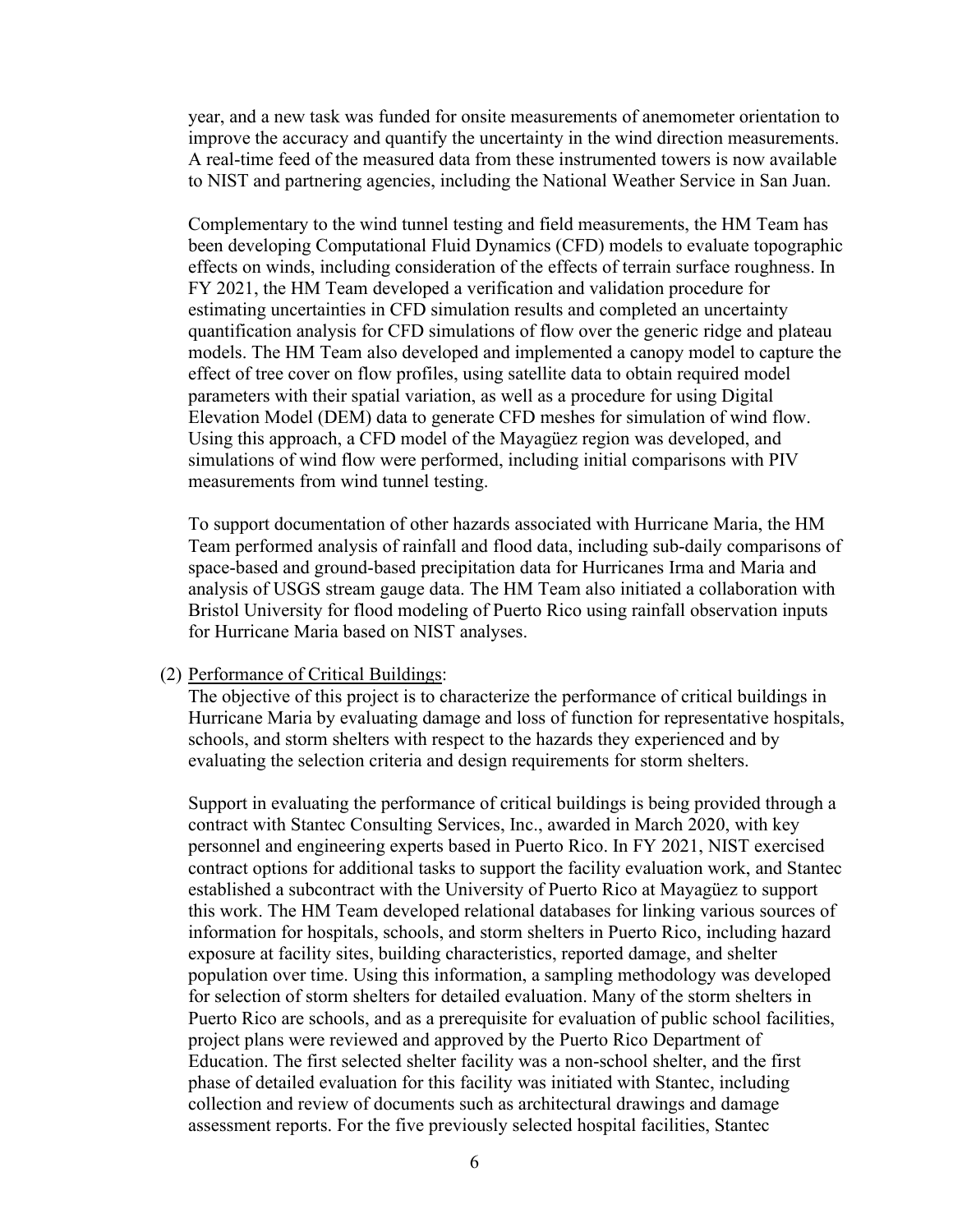completed the first phase of evaluation work, including quality control review and updates to data collection forms in preparation for upcoming interviews. An interview guide for the upcoming second phase of facility evaluations was developed and translated into Spanish.

For one of the five selected hospitals, located in a region where the topography results in significant speed-up of winds, a 1:100 scale model of the facility was designed, fabricated, and tested in the wind tunnel through the UF contract, incorporating tubulation for pressure tap measurements and base force balance for resultant force measurements. For the wind tunnel testing of this facility, UF successfully achieved target inflow profiles at 1:100 scale based on PIV measurements from a 1:3100 scale topographic model, using machine-learning to iteratively adjust the wind tunnel control parameters. Wind tunnel testing was performed over a 180° range of wind angles in 10° increments, for cases with and without the local topography and surrounding buildings. A second hospital facility was also selected for wind tunnel testing, and Stantec conducted drone photography of that hospital site to provide detailed information on the dimensions of the buildings on site and the surrounding area. This information is being used to support the design and fabrication of a scale model of the second hospital facility for wind tunnel testing planned in FY 2022.

### (3) Public Response to Emergency Communications:

The objective of this project is to investigate the role of emergency communications in public response for those under imminent threat from Hurricane Maria. This project will also examine the use of communications during response and recovery (during and immediately after the hurricane).

This project is supported by a contract with the Horsley Witten Group, Inc., awarded in December 2019, with subcontractors Eastern Research Group, Inc., Issues & Answers, Inc., and Albizu University in Puerto Rico.

Albizu University is supporting the Public Response to Emergency Communications project by conducting surveys and interviews of households to better understand factors that influenced decisions to evacuate or not to evacuate, including the role of emergency communications in those decisions. In FY 2021, the household surveys were launched, with a planned sample of 1,500 households within four study regions selected by NIST, following a stratified sampling plan that ensures representative responses across demographic characteristics as well as risk exposure to flooding and landslide conditions. Paperwork Reduction Act (PRA) approval for the final survey instrument has been granted by the Office of Management and Budget  $(OMB)$ ,  $6$  including revisions to the instrument to streamline and clarify questions following a pilot study. In adaptation to the COVID-19 pandemic, online and telephone-based response modes have been provided and strict safety protocols have been developed for in-person responses, along with additional training that has been completed by Albizu University. The household interviews were also launched in FY

<span id="page-6-0"></span><sup>&</sup>lt;sup>6</sup> OMB approved the household survey instrument under the NIST Generic Clearance for Community Resilience Data Collections, OMB Control #0693-0078, Expiration Date: 07/31/2022. The pilot study was approved in December 2020 and the full data collection was approved in April 2021.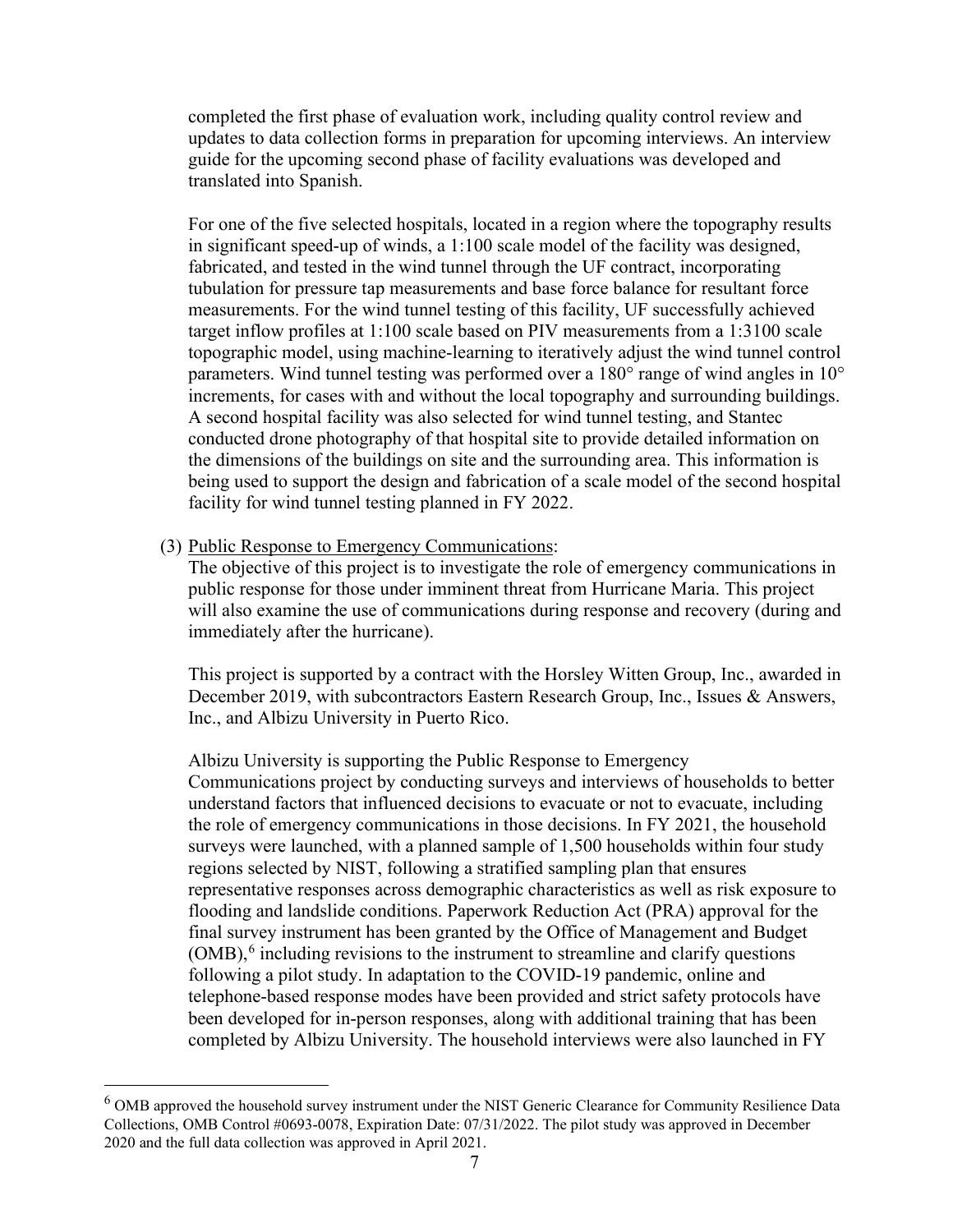2021, after PRA approval for the interview instrument was granted by  $OMB<sup>7</sup>$  $OMB<sup>7</sup>$  $OMB<sup>7</sup>$ Household interviews are in progress with a planned sample of 100 individuals who have also completed the household survey. Interviews are planned for 60 minutes in length, with a focus on barriers to taking protective action, as well as unmet information needs before and during the hurricane.

Horsley Witten has also supported NIST by completing semi-structured interviews with expert information providers in Puerto Rico to help characterize message dissemination, organizational interactions and constraints, and areas to facilitate communication effectiveness. Following PRA approval of the interview instrument,<sup>[8](#page-7-1)</sup> interviews have been completed for the full planned sample of 35 information providers, including mayors, emergency managers, meteorologists, forecasters, journalists, and government agency representatives. The interviews have been transcribed and translated from Spanish to English, and data analysis is currently in progress.

Complementary to these efforts, NIST is also conducting qualitative content analysis (QCA) of emergency communications and messages to assess their distribution and effectiveness. As part of this effort, more than 1,500 long- and short-form messages have been extracted, organized, and translated, and a tailored methodological approach for QCA has been defined, based on deductive coding and inductive analysis of fallout data. The QCA incorporates theory-driven metrics for evaluating message effectiveness with a special emphasis on social media data.

### (4) Characterization of Morbidity and Mortality:

The objective of this project is to complete a quantitative morbidity and mortality assessment of Puerto Rico, to better understand how damaged buildings and supporting infrastructure played a role in the injuries and deaths associated with Hurricane Maria. The study results will provide guidance to improve codes and standards as well as to inform future approaches to accurately attribute and predict life loss due to windstorm building failure(s).

This project is supported by a contract with the Milken Institute School of Public Health at the George Washington University (GW), awarded in July 2020, with collaborators at the University of Puerto Rico-Graduate School of Public Health (UPR), and the Institute for Health Metrics and Evaluation (IHME) at the University of Washington. These contractors are supporting the Morbidity and Mortality Project's goal of identifying deaths in Puerto Rico directly and indirectly related to Hurricane Maria and, more specifically, to identify deaths attributed to building and/or building system failure(s).<sup>[9](#page-7-2)</sup> In FY 2021, NIST exercised an option on the GW contract to

<span id="page-7-0"></span> $<sup>7</sup>$  OMB approved the household interview instrument in June 2021 under the NIST Generic Clearance for Community</sup> Resilience Data Collections, OMB Control #0693-0078, Expiration Date: 07/31/2022.

<span id="page-7-1"></span><sup>&</sup>lt;sup>8</sup> OMB approved the information provider interview instrument in December 2020 under the NIST Generic Clearance for Community Resilience Data Collections, OMB Control #0693-0078, Expiration Date: 07/31/2022.

<span id="page-7-2"></span> $9$  Under 15 CFR § 270.100(b), "a building failure may involve one or more of the following: structural system, fire protection (active or passive) system, air-handling system, and building control system. Teams established under the Act and this part will investigate these technical causes of building failures and will also investigate the technical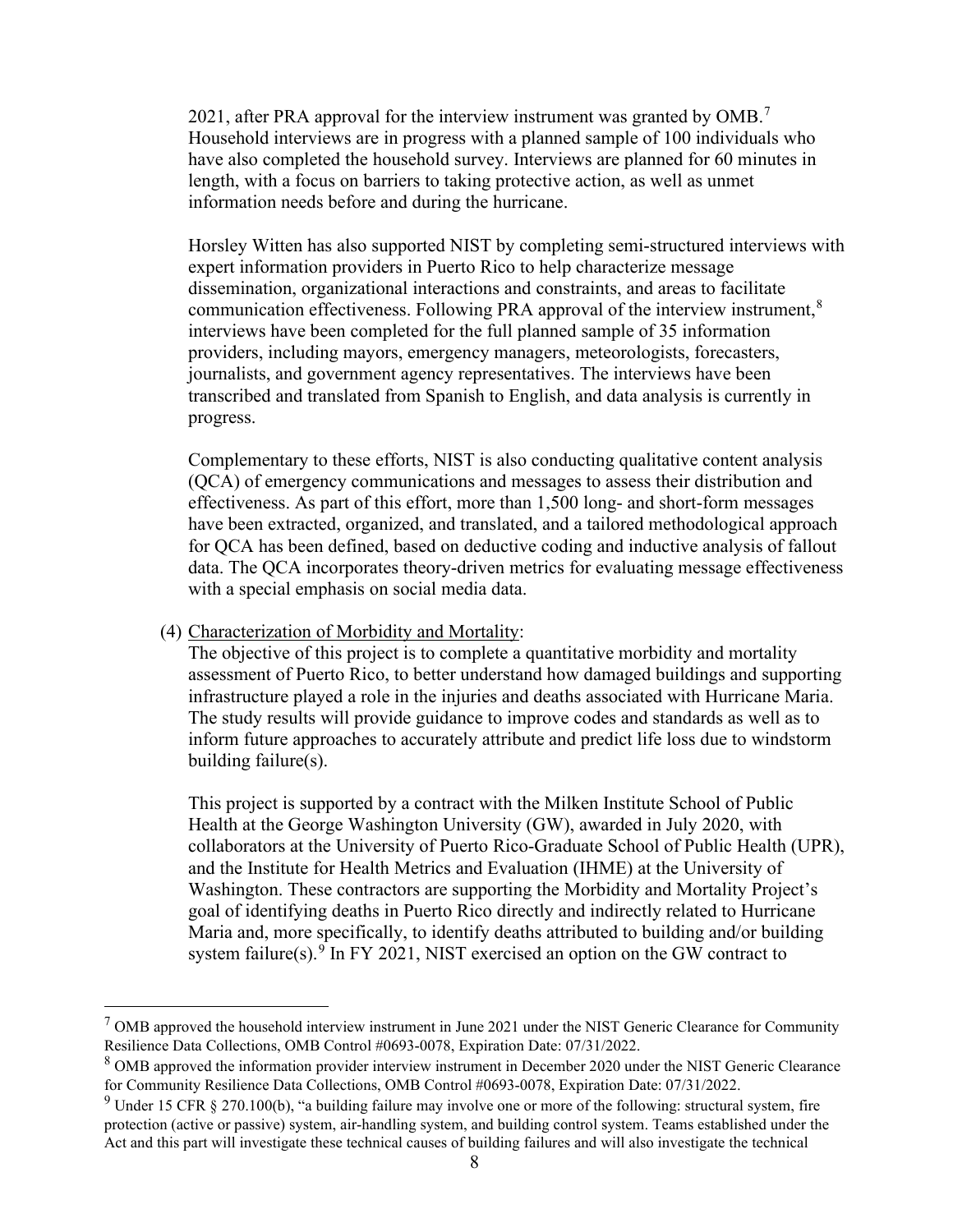retrieve and review additional data from hospitals to help determine the causes of hurricane-related deaths. The HM Team also established Data Use Agreements with the Demographic Registry at the Puerto Rico Department of Health and the Institute for Forensic Sciences to obtain updated information on deaths following Hurricane Maria in support of the NCST Investigation. The GW Biostatistics Center statisticians have designed an integrated database structure to link data from various data sources on the deaths that occurred up to six months after Hurricane Maria made landfall in Puerto Rico, and the GW geospatial analysis group has finalized the geocoding of places of residence and death from the death certificate data. A preliminary analysis of causespecific excess mortality has been completed for periods of 14 days and 6 months following landfall, with grouping of death categories using International Classification of Diseases (ICD), and layers of information for geospatial analysis have been created from these analysis results.

Informed by the integrated database, UPR has begun surveying next-of-kin and other key informants using a Verbal Autopsy and Socio-Environmental (VA+S'E) instrument to determine attribution of deaths that occurred within two weeks after the storm made landfall. PRA approval for the final VA+S'E instrument has been granted by  $OMB<sub>10</sub>$  $OMB<sub>10</sub>$  $OMB<sub>10</sub>$ , including revisions to the instrument following a pilot study that included 50 people interviewed by phone. Extensive training has been conducted for interviewers, and additional data collectors have been added to support the full data collection effort, which is now underway. GW-UPR has also completed a mortality and injury literature review and has compiled a digital library of over 240 resources using a citation management tool shared across the HM Team.

In the context of the COVID-19 pandemic, the HM Team adapted through the addition of online and/or telephone-based response modes for surveys and interviews. Extensive training was conducted to familiarize the contractors with these modes of data collection, along with safety protocols and training for in-person recruitment and data collection activities. Virtual meetings were conducted with hospital staff in support of critical building evaluations by Stantec, with some local travel by PR-based contractors to collect documents shared by hospitals.

In January 2021, NIST published a progress report, *Learning from Hurricane Maria's Impacts on Puerto Rico*<sup>3</sup> (*Aprendiendo del impacto del huracán María en Puerto Rico*), which explains in detail the rationale for launching this effort, the specific regions of focus selected by the HM Team, and the approach that NIST is using, which includes building upon information gathered by others, but also conducting extensive original data collection and analyses. The report also summarizes progress to date. The HM Team continues to provide regular updates of progress through the NIST website. $11$ 

# **b. Champlain Towers South Condominium Collapse**

aspects of evacuation and emergency response procedures, including multiple-occupant behavior or evacuation (egress or access) system, emergency response system, and emergency communication system."

<span id="page-8-0"></span> $10$  OMB approved the VA+S'E instrument under the NIST Generic Clearance for Community Resilience Data Collections, OMB Control #0693-0078, Expiration Date: 07/31/2022. The pilot study was approved in March 2021 and the full data collection was approved in September 2021.

<span id="page-8-1"></span><sup>&</sup>lt;sup>11</sup> NIST Hurricane Maria website: [https://www.nist.gov/topics/disaster-failure-studies/hurricane-maria.](https://www.nist.gov/topics/disaster-failure-studies/hurricane-maria)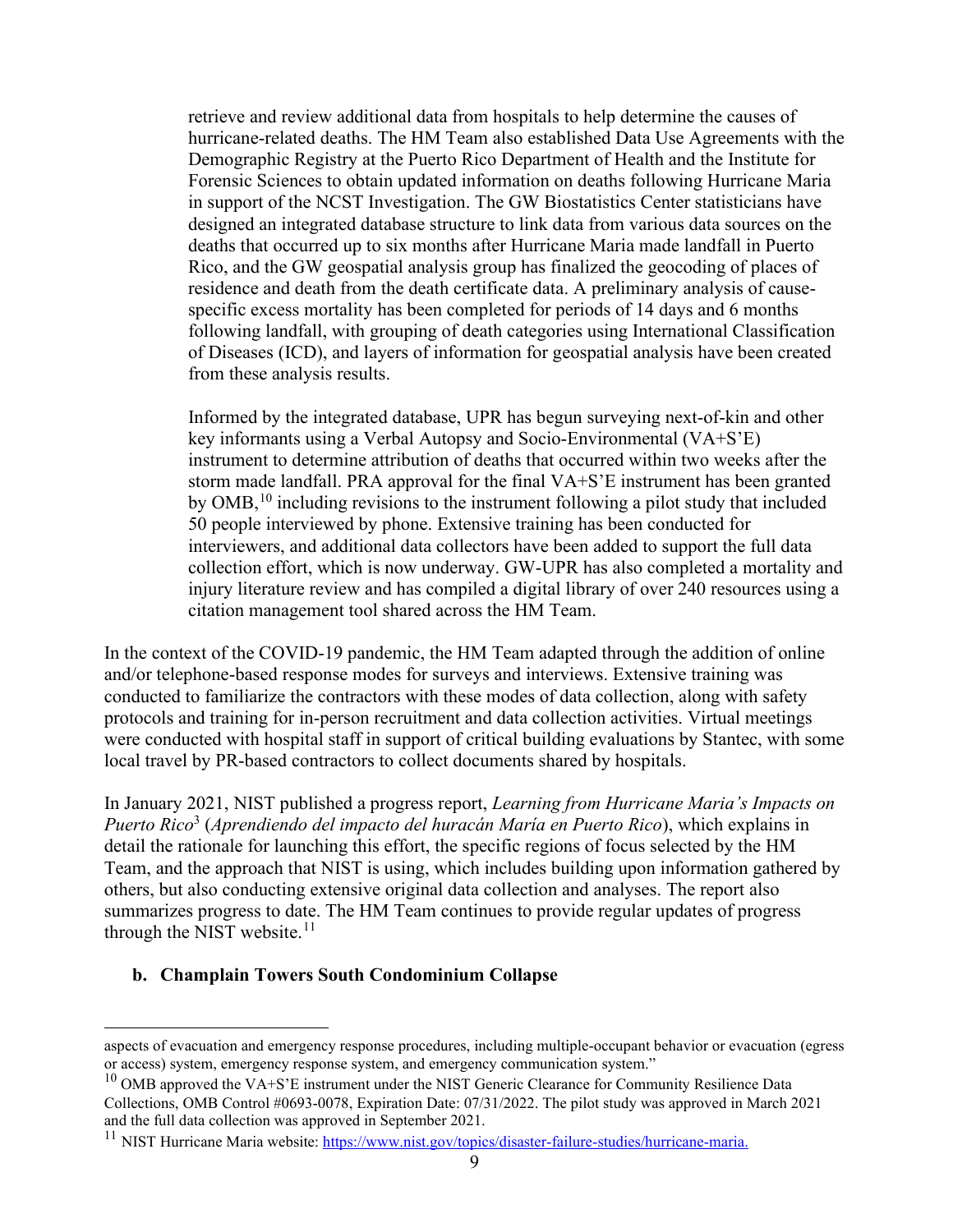On June 24, 2021, around 1:30 am, approximately half of the Champlain Towers South Condominium collapsed suddenly in Surfside, FL, causing 98 fatalities. NIST sent a preliminary reconnaissance team on June 25-July 2, 2021 to establish relationships and collect information and data to be used to determine whether a further NIST study should be conducted. Based on the recommendations of the preliminary reconnaissance team and evaluation of the criteria listed in the NCST Act and its implementing regulations, on June 30, 2021, the NIST Acting Director established the CTS Team under the NCST Act to conduct a technical investigation of the partial collapse. The goal of this investigation is to uncover factors that contributed to the initiation and sequence of collapse of the building.

The recommendation to establish the CTS Team was based on analysis of the event against the criteria found in the NCST Act and its implementing regulations (15 C.F.R. Part 270) for establishing a Team under the NCST Act and firsthand observations in Surfside made by the NIST preliminary reconnaissance team. The NCST Act and its implementing regulations (15 CFR 270.102) set forth the criteria the Director must use in determining whether to establish and deploy a Team "after an event that caused the failure of a building or buildings that resulted in substantial loss of life or posed significant potential for substantial loss of life."

The criteria considered and associated analysis of the event against each criterion are set forth below.

# *Criterion 1*:

The event was any of the following:

(i) A major failure of one or more buildings or types of buildings due to an extreme natural event (earthquake, hurricane, tornado, flood, etc.);

(ii) A fire that resulted in a building failure of the building of origin and/or spread beyond the building of origin;

(iii) A major building failure at significantly less than its design basis, during construction, or while in active use; or

(iv) An act of terrorism or other event resulting in a Presidential declaration of disaster and activation of the National Response Plan.

Analysis: The Champlain Towers South Condominium collapse falls within category (iii). Nearly half of the 136-unit, 12-story condominium collapsed, and resulted in 98 fatalities.

# *Criterion 2*:

A fact-finding investigation of the building performance and emergency response and evacuation procedures will likely result in significant and new knowledge or building code revision recommendations needed to reduce or mitigate public risk and economic losses from future building failures.

Analysis: There are more 4.5 million high-rise condominium units in Florida alone,<sup>[12](#page-9-0)</sup> with many others throughout the U.S., many of which are oceanside, and/or aging. While an investigation of the collapse of the engineered building could help identify the cause specifically for Champlain Towers South, it could also uncover potential issues that could be exhibited by other similar buildings nearby and throughout the nation. It is expected that an investigation of the causal issues

<span id="page-9-0"></span><sup>12</sup> https://www.miamiherald.com/news/business/real-estate-news/article252366973.html.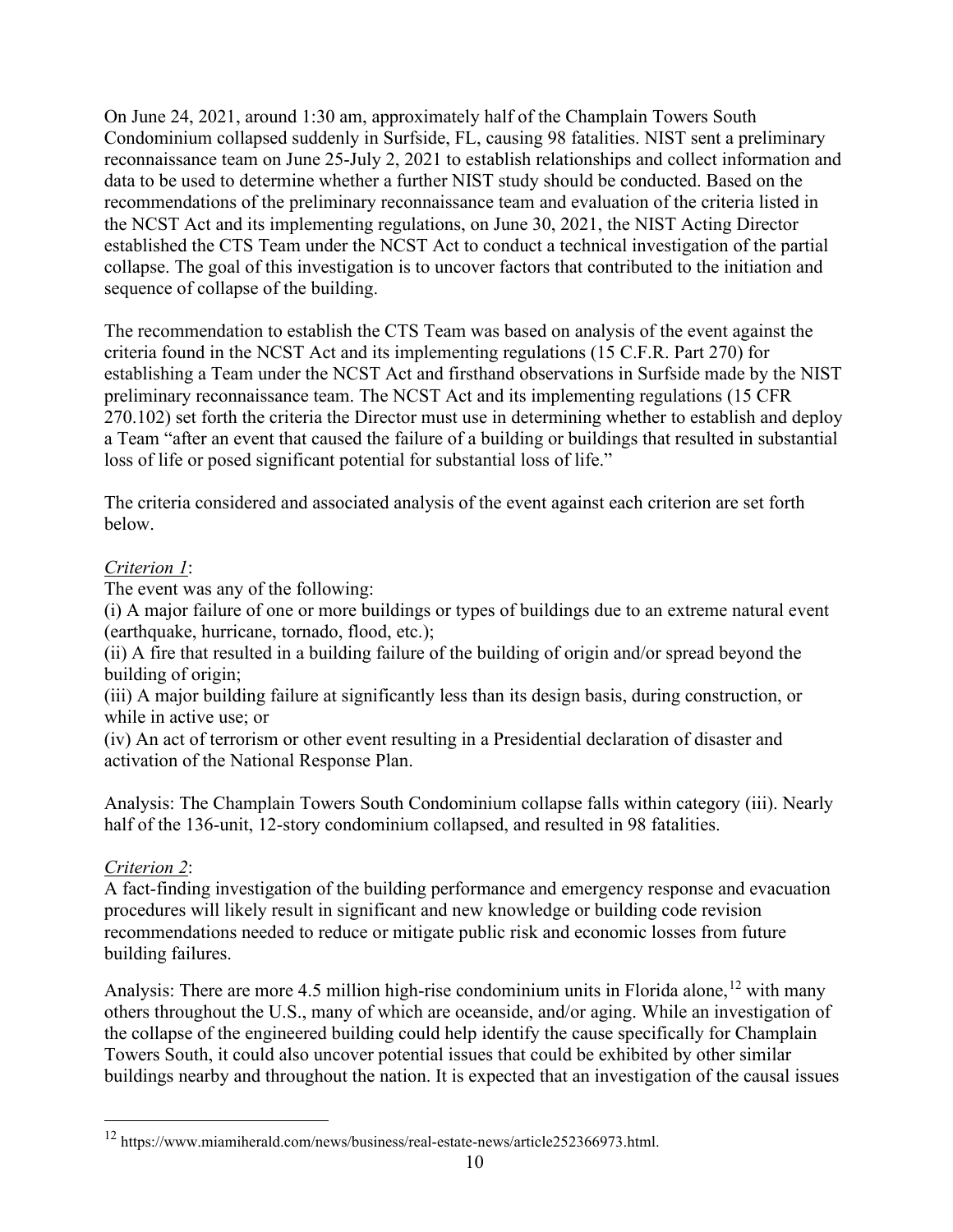of the collapse will result in novel insights that will lead to important recommendations for codes, standards, and practices for existing and new buildings.

In performing the analyses set forth above, the following factors listed in 15 CFR 270.102(b) were also considered; in these instances, "Team" refers to the CTS Team:

- (a) Whether sufficient financial and personnel resources are available to conduct an investigation — The estimated costs of the recommended investigation were within the NIST's fiscal year (FY) 2021 budget and NIST's requested (but not yet appropriated) FY 2022 budget. The NIST Acting Director recommended that the Team be comprised of NIST employees and one or more individuals from outside NIST to serve as a non-NIST member of the Team. The NIST funding level in FY 2021 and the FY 2022 budget request support the NIST Team members, as well as one non-NIST Team member if required. In addition, NIST received \$22M in supplemental funds from Congress in 2021 (PL 117-43) that will fund additional team members and service contracts. The NIST employees were selected based on their expertise and availability to conduct the investigation and several individuals from outside NIST were also identified to serve on the Team.
- (b) Whether an investigation of the building failure warrants the advanced capabilities and experiences of a Team — The investigation of the building collapse warranted the advanced capabilities and experiences of the members of the Team to determine the factors that contributed to the initiation and sequence of the collapse. The investigation objectives above could not be accomplished without the unique combined expertise in structural engineering and reinforced concrete design, material properties, and geotechnical engineering of NIST and non-NIST Team members.
- (c) If the technical cause of the failure is readily apparent, whether an investigation is likely to result in relevant knowledge other than reaffirmation of the technical cause — The cause of the building collapse was and is still unknown, and the investigation is likely to result in knowledge that could be applicable to other reinforced concrete buildings, with potential for new recommendations for changes to codes, standards, and practices.
- (d) Whether deployment of a Team will substantially duplicate local or state resources equal in investigatory and analytical capability and quality to a Team — There were no known local or state resources equal to NIST in investigatory and analytical capability nor current or planned investigations addressing the specific scope of the recommended NIST investigation of the building collapse. Local authorities communicated a preference for an unbiased, third-party investigation by NIST.
- (e) Recommendations resulting from a preliminary reconnaissance of the site of the building failure — Based on the assessment of the preliminary reconnaissance team of the site of the building failure, the NIST Acting Director recommended the additional study of the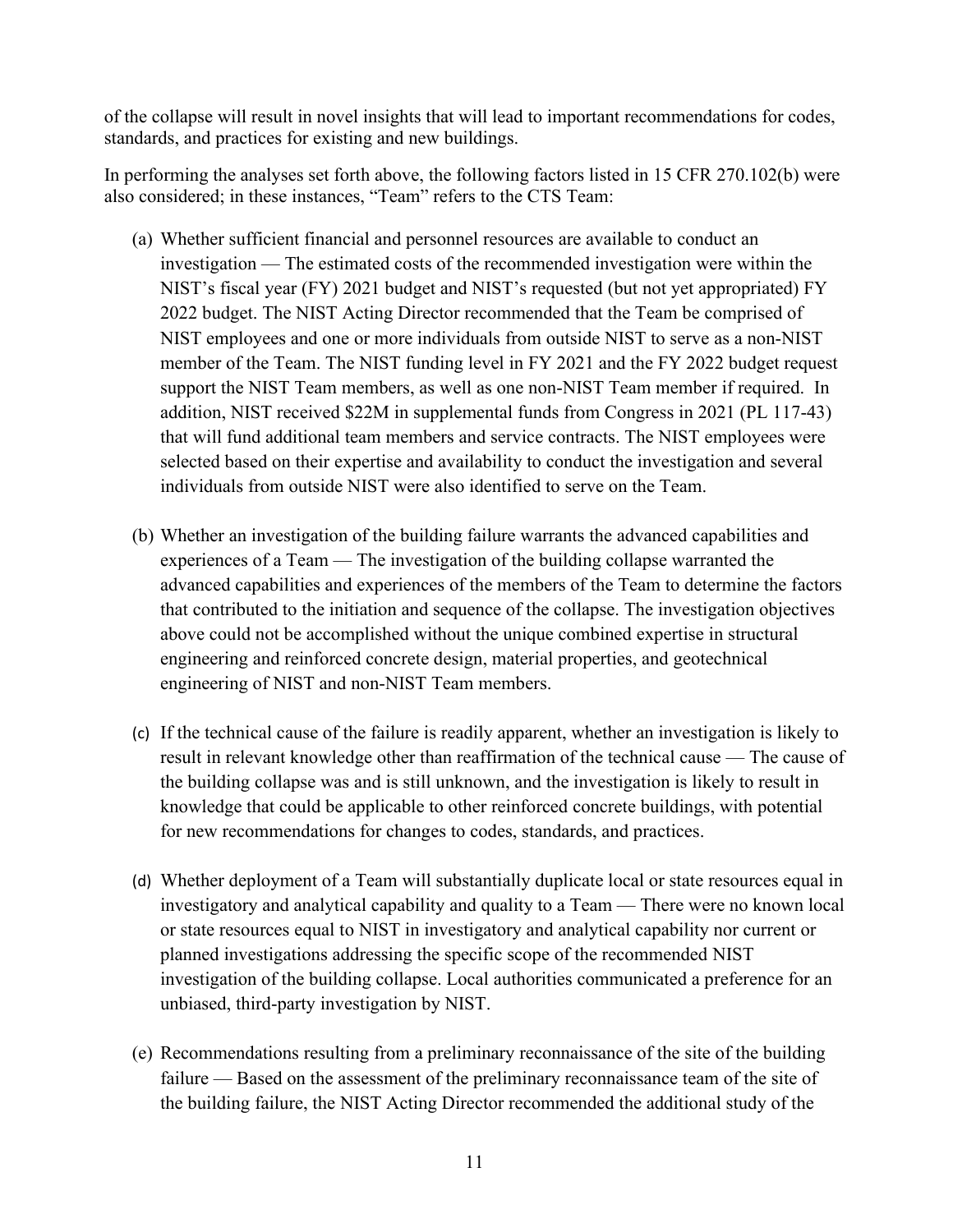event to determine the factors that contributed to the initiation and sequence of the collapse.

The NIST Acting Director, therefore, appointed the following individuals to the NCST for conducting a technical investigation of the partial collapse of the Champlain Towers South Condominium:

### **Dr. Judith Mitrani-Reiser, Lead Technical Investigator**

Affiliation: Associate Chief, Materials and Structural Systems Division, EL, NIST Relevant Areas of Expertise: building failure investigations, performance-based design, Federal interagency coordination

#### **Mr. Glenn Bell, (outside) Associate Lead Technical Investigator**

Affiliation: Glenn R. Bell Consulting Relevant Areas of Expertise: structural design and rehabilitation, structural failures, forensic engineering

### **Dr. David Goodwin, Team Member**

Affiliation: Research Chemist, Infrastructure Materials Group, EL, NIST Relevant Areas of Expertise: forensic chemistry, durability of infrastructure materials, field investigations of material performance, spectroscopic and microscopic characterization of materials

### **Dr. James Harris, (outside) Team Member**

Affiliation: J.R. Harris & Company Relevant Areas of Expertise: structural design and evaluation, loading and response of structures, improving the formulation and use of engineering standards

### **Dr. Youssef Hashash, (outside) Team Member**

Affiliation: William J. and Elaine F. Hall Endowed Professor of Civil & Environmental Engineering, University of Illinois Urbana-Champaign Relevant Areas of Expertise: geotechnical engineering, geomechanics, soil-structure interaction, modeling of granular material, soil constitutive modeling, deep learning, geoforensic engineering

#### **Dr. Georgette Hlepas, (outside) Team Member**

Affiliation: National Geotechnical Policy Advisor, US Army Corps of Engineers, **Headquarters** 

Relevant Areas of Expertise: geotechnical engineering, instrumentation, design and evaluation of subsurface explorations, foundation remediation

### **Dr. Kenneth Hover, (outside) Team Member**

Affiliation: Professor, Civil and Environmental Engineering, Cornell University Relevant Areas of Expertise: concrete materials, structural design and construction, analysis and rehabilitation of deteriorated concrete, specifications for structural concrete

#### **Dr. Scott Jones, Team Member**

Affiliation: Mechanical Engineer, Infrastructure Materials Group, EL, NIST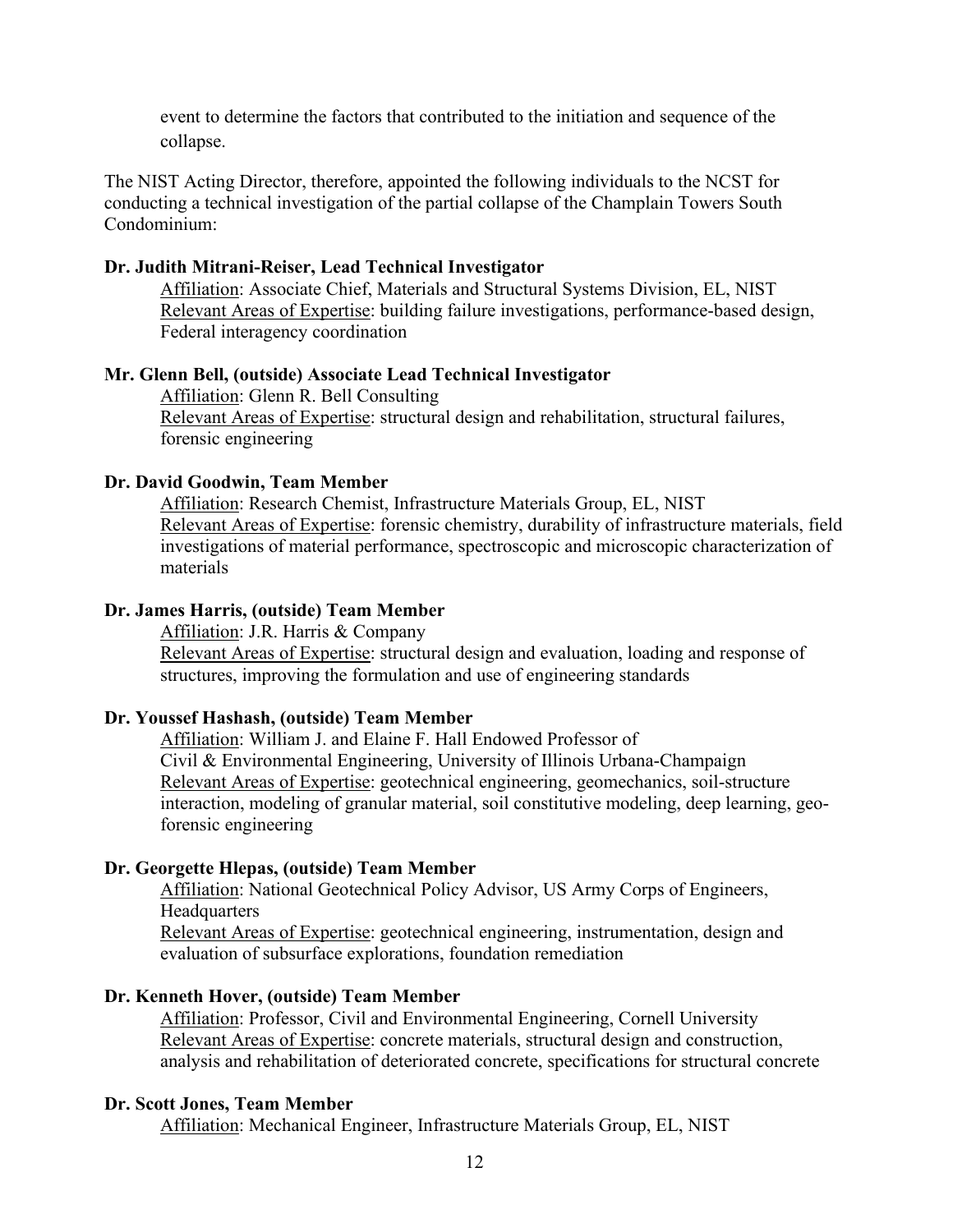Relevant Areas of Expertise: mechanical behavior of materials, durability of steel reinforced concrete structures, service life prediction, transport properties

## **Dr. Jack Moehle, (outside) Team Member**

Affiliation: Ed and Diane Wilson Presidential Professor of Structural Engineering, University of California-Berkeley Relevant Areas of Expertise: design and analysis of structural systems, reinforced concrete construction, development of professional design guidance

## **Dr. Aspasia Nikolaou, Team Member**

Affiliation: Leader, Earthquake Engineering Group, EL, NIST Relevant Areas of Expertise: soil-structure interaction, geo-hazard analysis, multi-hazard risk assessments, foundation design, development of codes and guidelines

## **Dr. Fahim Sadek, Team Member**

Affiliation: Research Structural Engineer, Structures Group, EL, NIST Relevant Areas of Expertise: finite element modeling and computer simulation, static and dynamic structural response, extreme loadings, structural testing, reinforced concrete structures, progressive collapse, mitigation of progressive structural collapse, degradation and aging of infrastructure, reliability-based design, 9/11 World Trade Center investigation

## **Dr. Christopher Segura, Team Member**

Affiliation: Research Structural Engineer, Earthquake Engineering Group, EL, NIST Relevant Areas of Expertise: risk assessment and mitigation, performance-based design, dynamic loading, nonlinear modeling of reinforced concrete structures, large-scale structural testing

### **Dr. Kamel Saidi, Team Member**

Affiliation: Leader, Sensing and Perception Systems Group, EL, NIST Relevant Areas of Expertise: development of metrics and methods for performance of ground and aerial robots, remote-sensing applications in construction and emergency response

## **Dr. Jonathan Weigand, Team Member**

Affiliation: Research Structural Engineer, Structures Group, EL, NIST Relevant Areas of Expertise: structural analysis under extreme loads, disproportionate collapse, and experimental, computational, and analytical research of steel and reinforced concrete structural systems

The appointed CTS Team members are working on six projects related to the investigation:

- (1) Building and Code History: The objective of this project is to assess the entire history of the building from original design through the partial collapse, including relevant codes and standards, design drawings and other documents, construction records, inspections, maintenance, renovations, and loads and environmental conditions.
- (2) Evidence Preservation: The objective of this project is to use innovative tagging and data collection methods to catalog and organize evidence and ensure the integrity of its origin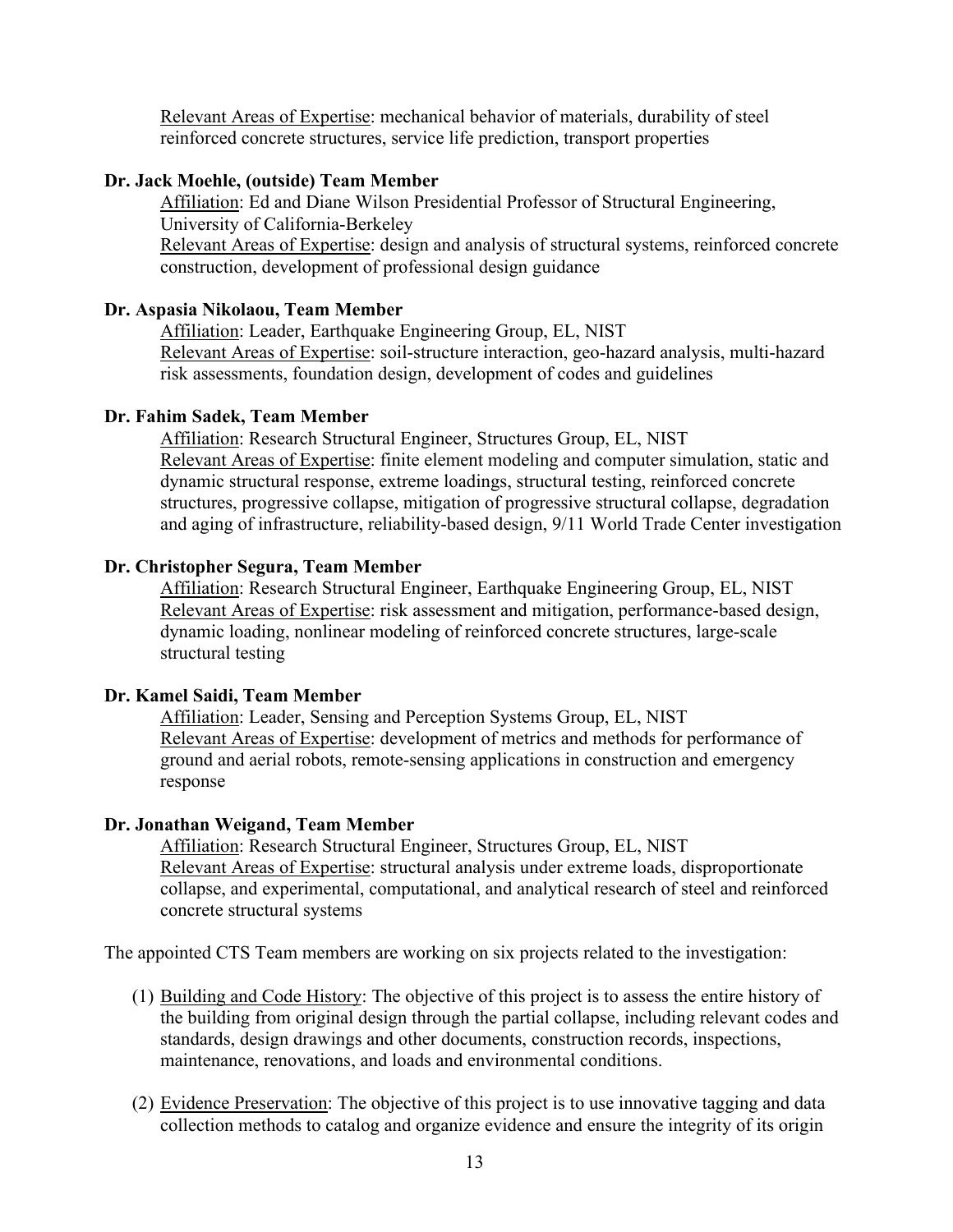through proper storage, handling and sampling. This project will also include interviews of residents, first responders, family members or others with knowledge of the building condition and collapse events.

- (3) Remote-Sensing and Data Visualization: The objective of this project is to analyze data collected from the Champlain Towers South site after the collapse, as well as any available data on the building from before the collapse. The analyzed 2D and 3D surface and subsurface data will be compiled, organized, georeferenced, visualized and communicated as part of a geospatial data management system that will be designed to support the other investigation projects.
- (4) Materials Science: The objective of this project is to evaluate the strength, appropriateness, uniformity, and deterioration of materials used in specific building features and at different floors in the building. This project will compare these to the characteristics specified in the building design and the data will be used in the partial collapse analyses and simulations.
- (5) Geotechnical Engineering: The objective of this project is to evaluate the foundation's design, its as-built construction and its current condition. It will also assess geotechnical and soil factors that may have affected the foundation.
- (6) Structural Engineering: The objective of this project is to use evidence collected from the collapse site, the results of the other projects, and structural engineering and reinforced concrete design knowledge to generate computer models that will simulate the failure initiation and progression.

Updates on the NCST Champlain Towers South Condominium Investigation are posted on the NIST website.<sup>[13](#page-13-0)</sup>

# **2. Summary of Recommendations Made in Reports Issued Under Section 8 of the NCST Act during FY 2021.**

During FY 2021, NIST did not issue a report under Section 8 of the NCST Act.

# **3. Actions Taken to Improve Building Safety and Structural Integrity During FY 2021 in Response to Reports Issued Under Section 8 of the NCST Act.**

During FY 2021, NIST did not issue a report under Section 8 of the NCST Act.

# **a. Actions Related to Report on the NIST World Trade Center Investigation:**

The following actions were taken in FY 2021 to implement recommendations in the NCST World Trade Center Investigation final report<sup>[14](#page-13-1)</sup> to improve building safety and structural integrity:

● In FY 2012, based on a proposal from NIST, a new ASCE/SEI Standards Committee (named Disproportionate Collapse Mitigation Standard Committee) was established to

<span id="page-13-0"></span><sup>13</sup> https://www.nist.gov/disaster-failure-studies/champlain-towers-south-collapse.

<span id="page-13-1"></span><sup>&</sup>lt;sup>14</sup> https://www.nist.gov/el/final-reports-nist-world-trade-center-disaster-investigation.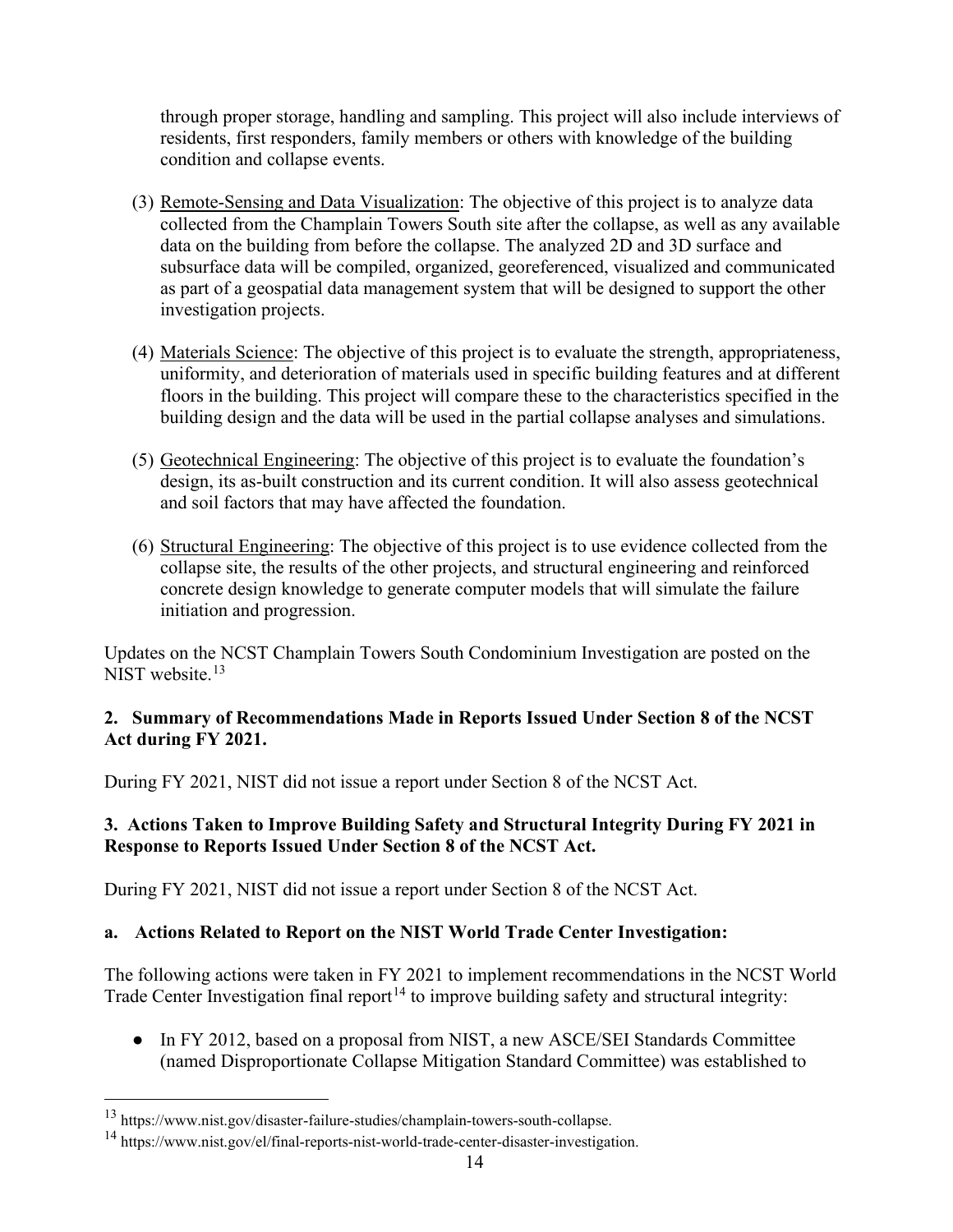develop a consensus standard for disproportionate collapse mitigation of building structures, which addresses Recommendation #1 from the WTC Investigation. This committee has developed a complete draft of the new standard, with substantial contributions from four NIST staff who have informed the standard with the results of NIST research. In FY 2021, the committee completed balloting of the draft standard and it is being prepared for release for public comment.

● A revision of the ASCE 49 Wind Tunnel Testing for Buildings and Other Structures Standard - with contributions by NIST staff in characterization of approach flow, aerodynamic loads, wind climate analysis and modeling, and quality assurance areas - was approved and published as ASCE 49-20. This addresses Recommendation #2 from the WTC Investigation.

## **b. Actions Related to Report on the NIST Joplin Tornado Investigation:**

The following actions were taken in FY 2021 to implement recommendations in the NCST Joplin Tornado Investigation final report<sup>[15](#page-14-0)</sup> to improve building safety and structural integrity:

- NIST staff led the Tornado Task Committee (TTC) within the ASCE 7-22 Wind Load Subcommittee (ASCE 7: Minimum Design Loads and Associated Criteria for Buildings and Other Structures) and developed a new chapter on Tornado Loads for the ASCE 7- 22 draft standard. This chapter, which incorporates the NIST tornado hazard maps and prescribes methodology for computing tornado design loads for ASCE 7 Standard Risk Category III and IV buildings and other structures, was approved by the ASCE 7 Main Committee in April 2021. The ASCE 7-22 draft standard was released for public comment in June 2021. The TTC then developed responses to public comments, which were in ballot by the ASCE 7 Main Committee through the end of FY21. These efforts directly address NIST Recommendations #3, #5, and #6 (of Recommendations Group 2, Performance of Buildings, Shelters, Designated Safe Areas, and Lifelines, in the final report<sup>2</sup>).
- NIST and National Oceanic and Atmospheric Administration (NOAA) staff continued to lead the ASCE/SEI/AMS Standards Committee that is developing the new Tornado Wind Speed Estimation Standard. During FY 2021, the committee completed drafts of a partial chapter of the new standard on remote-sensing methods and began balloting those chapters through the ASCE SEI Standards Committee. A draft of an engineering-based "Smart" Damage Indicator for residences using the EF-Scale was circulated and is in beta-testing with the National Weather Service. Work on additional chapters for other wind speed estimation methods continued. This standards development activity directly addresses NIST Joplin Recommendation #4 and supports NIST Joplin Recommendations #1 and #2 (of Recommendations Group 1, Tornado Hazard Characteristics and Associated Wind Field, in the final report<sup>2</sup>).
- NIST staff chairs the standards committee for the ICC 500 Standard for Design and Construction of Storm Shelters. In FY 2021, ICC 500-2020 was published, with the Commentary currently in press. These efforts directly address NIST Recommendation #7a (of Recommendations Group 2, Performance of Buildings, Shelters, Designated Safe Areas, and Lifelines, in the final report<sup>2</sup>).

<span id="page-14-0"></span><sup>15</sup> https://www.nist.gov/publications/final-report-national-institute-standards-and-technology-nist-technicalinvestigation.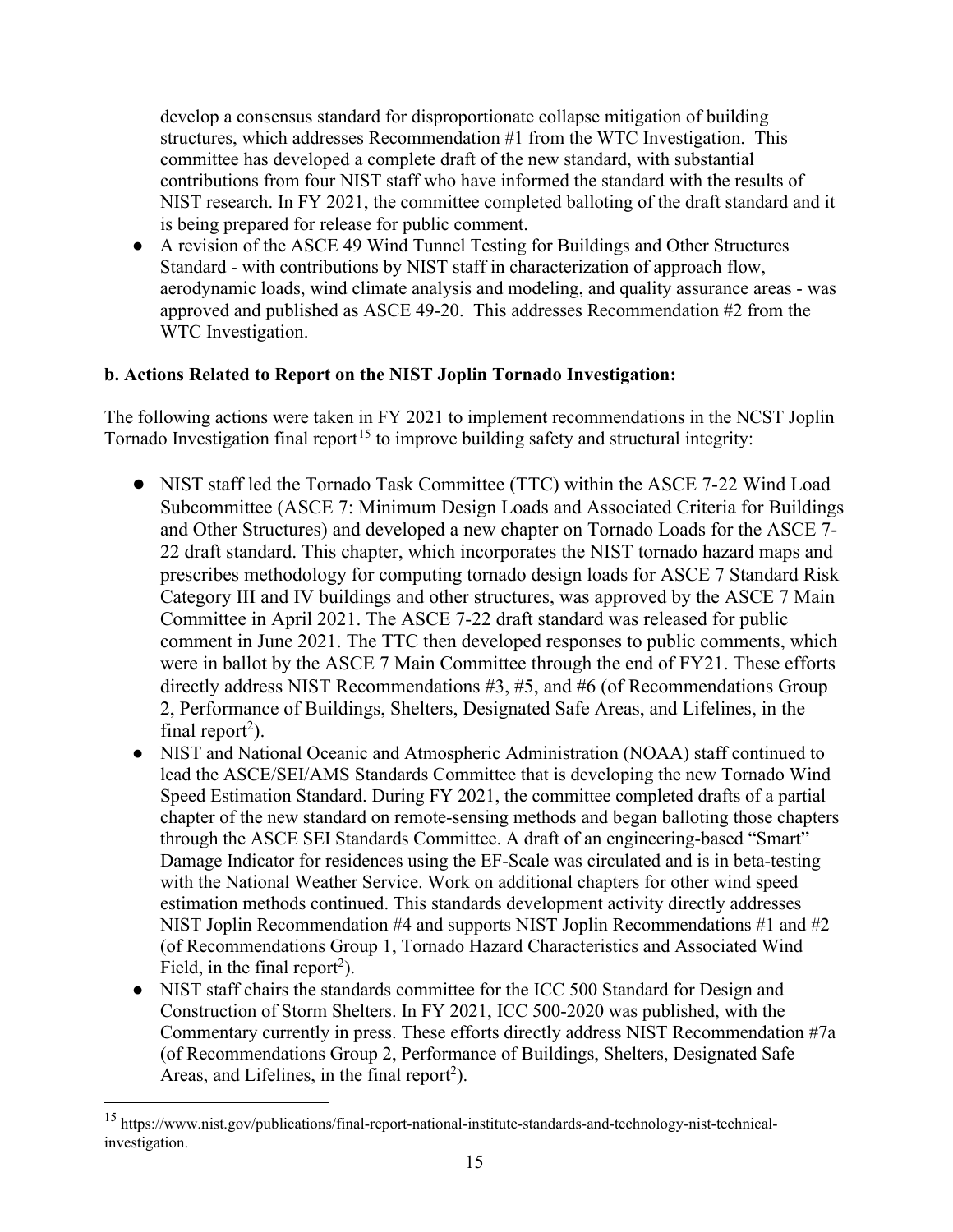- FEMA published updates to FEMA P-320, *Taking Shelter from the Storm: Building or Installing a Safe Room for Your Home* (March 2021, 5th ed.) and FEMA P-361, *Safe Rooms for Tornadoes and Hurricanes: Guidance for Community and Residential Safe Rooms* (April 2021, 4th ed.), incorporating improvements made in the ICC 500-2020 standard. These efforts directly address NIST Recommendation #7b and #8 (of Recommendations Group 2, Performance of Buildings, Shelters, Designated Safe Areas, and Lifelines, in the final report<sup>2</sup>).
- In addition to the actions described above, NOAA's National Severe Storms Laboratory (NSSL) has continued to make significant progress toward the development of new gridbased watch/warning hazardous weather forecasting capability for communicating probabilistic threats to advance the Forecasting a Continuum of Environmental Threats (FACETs) paradigm. This effort supports NIST Recommendation #16 (of Recommendations Group 3, Pattern, Location, and Cause of Fatalities and Injuries, and Associated Performance of Emergency Communications Systems and Public Response, in the final report<sup>2</sup>).

## **4. Preliminary Investigations**

NIST uses a scoring tool to assess the need for preliminary reconnaissance of disasters and failures. The scoring tool utilizes the following key decision criteria: event consequences (substantial loss of life or disabling injury, significant potential for loss of life, hazard intensity, and consequences to resilience); major challenges in evacuation and/or emergency response; international factors (relevance to the United States); feasibility (resources and safety of team); and study impacts (new knowledge gains, and potential impact to existing standards, codes and guidelines). Fourteen domestic and international events were scored in FY 2021, including seven windstorms, three earthquakes, two structural failures, and two wildland-urban interface fires. These events occurred in Alabama, California, Georgia, Florida, Illinois, Louisiana, New Jersey, New York, Texas, Greece, Haiti, Indonesia, Mexico, and Turkey. Only one of the events scored in FY 2021, the partial collapse of the Champlain Towers South Condominium, met the NIST preliminary deployment criteria. The others did not meet the criteria for one or more of the following reasons: no clear study objectives that would impact standards, codes, and practices; unsafe conditions for NIST investigators; no primary authority or in-house expertise of hazard type; construction practice and codes for international events are not similar to those used in the U.S.; no new lessons would be gained; or minimal impact to building occupants. As a result, NIST only deployed a single team in FY 2021 to collect preliminary reconnaissance data.

As was the case in FY 2020 due to the COVID-19 pandemic, NIST relied more heavily in FY 2021 on virtual reconnaissance activities, as well as partners located in areas where events took place, to minimize travel.

### **5. Conclusion**

The NCST Act authorizes NIST to establish and deploy Teams to investigate building failures that result in a substantial loss of life or pose significant potential for loss of life. In FY 2021, NIST assessed 14 events (fires, earthquakes, hurricanes, tornadoes, winter storms, and structural failures) using a scoring tool that considers: event consequences (substantial loss of life or disabling injury, potential for loss of life, hazard intensity and physical damage) and evacuation and/or emergency response; international factors (relevance to the U.S.); and study impacts (safety of team, new